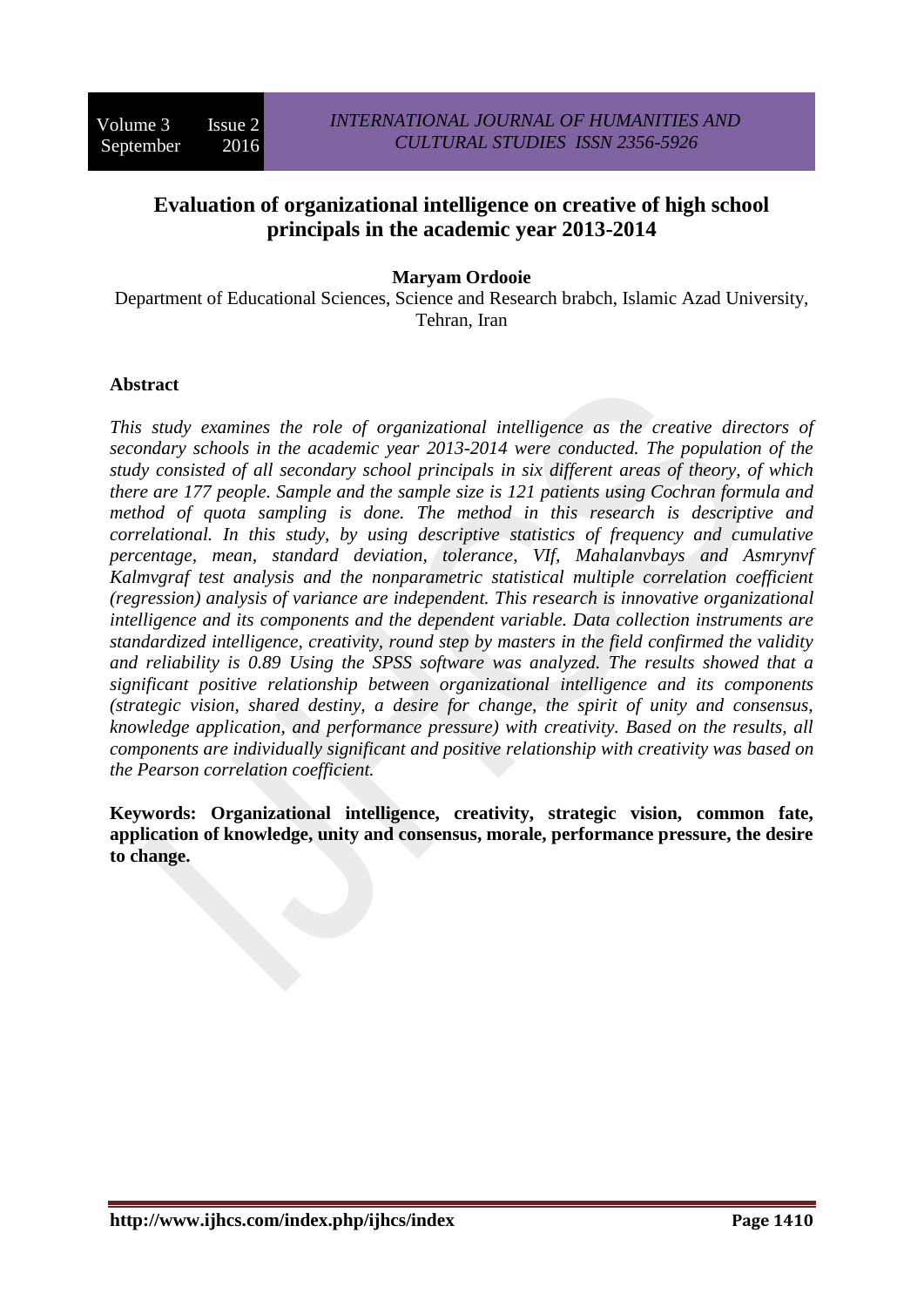### **Introduction**

The organization is a living system and it is necessary to learn continuously to survive, to process them and use them immediately in case they need to make appropriate decisions. It is a necessity to measure learning ability, logical understanding an organization to assess and improve performance (Piri, 2006: 271). Organizational Intelligence is a new and important topic in the field of organizational behavior and improves the organization's knowledge so that should be investigated experimentally by researchers. Increase organizational intelligence analysis leads to faster and more accurately by organizations and they store the results into useful and accessible through the day in appropriate decision makers. This accelerates the flow of information and knowledge exchange within the organization and improves the effectiveness of collective decision-making process of thinking and dramatically (Gholami et al., 2011: 91). In addition, it can also lead to increased creativity in organizations to improve the quantity and quality of services, reduce costs, avoid waste, reduce bureaucracy and increased competition and efficiency and productivity and motivation and job satisfaction.

Unfortunately, in our society, the ability of creative people wasted despite having talent and the most important factor is the lack of creativity and lack of growth substrate while attention to this issue is critical to the growth and development of our society. Without a doubt, one of the characteristics of human creativity as it puts its full affect all aspects of his life. The aim of this study is to investigate the role of organizational intelligence on employee creativity and recognition of the value and importance of education officials and school administrators and create a context for using them in the country.

It is necessary that this research, it tells a better understanding of the concepts and dimensions of intelligence, creativity for managers and it is an incentive for employing them in achieving the goals and mission of the organization.

#### **Organizational Intelligence**

Organizational Intelligence is a new concept in the field of organization and management texts. Background organizational intelligence goes back to the 1990s and its roots must be sought in theories of knowledge management and organizational learning. Organizational intelligence is the capacity of an organization to use all intellectual force their employees and concentration of intellectual power to carry out the mission of the organization. Albrecht presented the first model in 2002. Albrecht believes that when hired smart people in an organization, tend to collective apathy or stupidity group. Generally in the organization, they damage themselves rather than suffer from rivals. Less acting skills, administrative wars, political campaigns at all levels, organizational disruption, meaningless rules and procedures and etc. these barriers to prevent a successful business. He introduces the seven dimensions of organizational intelligence in his book as follows:

**Strategic vision:** Refers to the ability to create strategic vision, conclusions and express primary purpose in an organization. Every organization needs to have a theory, a concept or an organizing principle. In other words, this dimension refers to the ability to create inference and express purpose in an organization. Indicators of the strategic vision include:

- Strategy formulation;
- Environmental Assessment;
- The strategies by senior management;
- Commitment to the market;
- Statement, mission and key policy for the organization;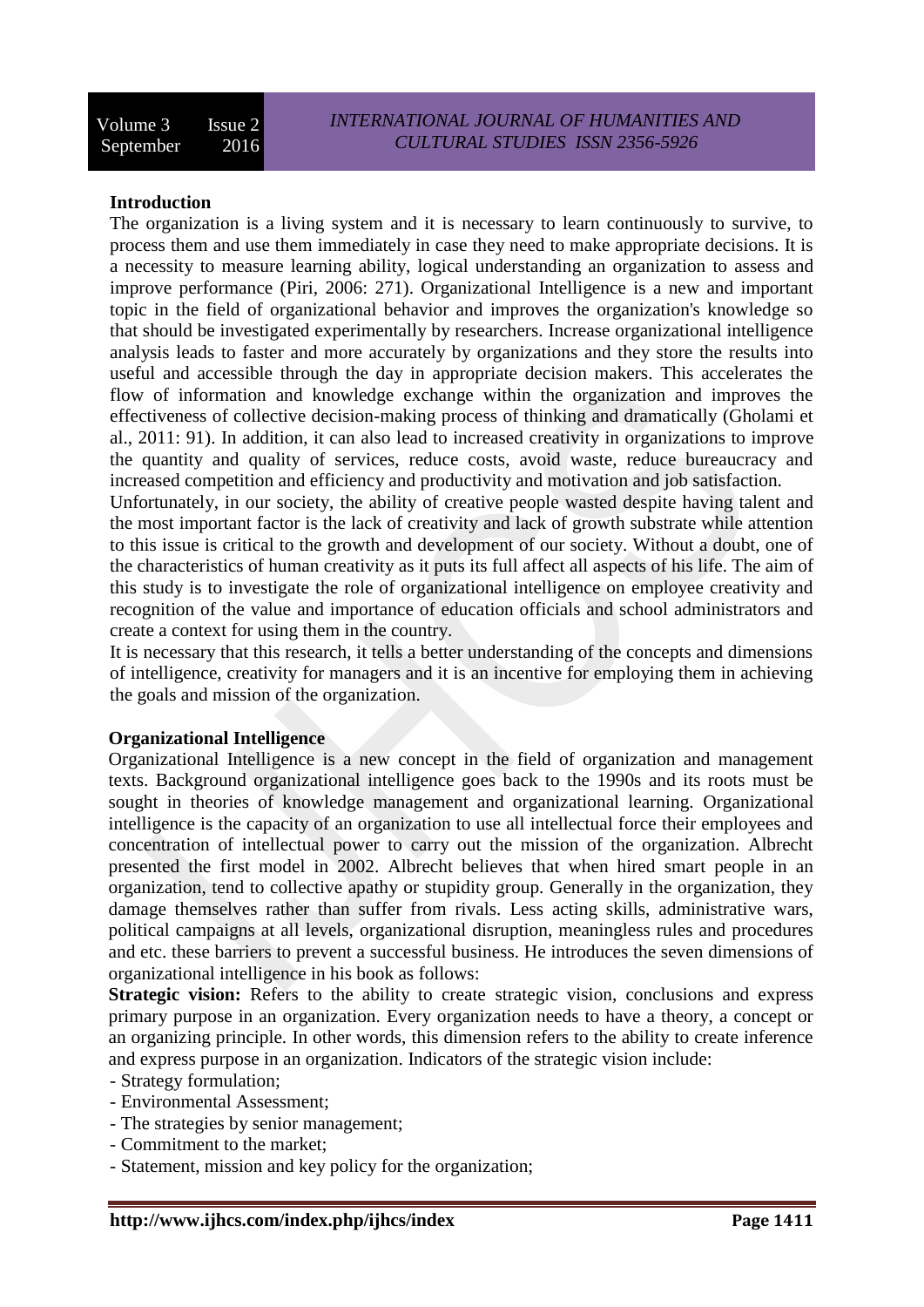- Exist of a regular program manager to improve.

**Shear fate:** in this regard, staff feels that they are an effective member in the organization. When most people were involved in an organization, they know what is the mission of the organization, feel to a common goal and individuals understand their organization's success algebraically. Major indexes later shared destiny includes:

- Employee share plans and results of operations;

- Help to get things done at all levels;
- Understand the organization's overall strategy by staff;
- According to the organization's vision for success;
- Feel become involved with employees' average;
- Continuity to the organization by employees.

**Appetite for change:** in environments where there is a tendency to change, people are encouraged to revise their business values and patterns. In some organizations, any change represents a type of illness and even chaos. Elsewhere, it represents a challenge, a new and exciting experience in other words; it is a chance to start new activities. The desire to change is the need to adapt to all the changes necessary to achieve the strategic vision. The next important indicator of the desire for change includes:

- Mechanisms to support innovation;
- Acceptance of mistakes by managers;
- Encourage employees to find better ways of doing;
- Keep bureaucracy to a minimum of organization;
- Allow people to have questions about ways to work;
- Create the necessary space to accept new changes;
- Developing and adapting products and services to a changing environment.

**Spirit:** in an organization with low morale, employee job to finally carry only your statutory duties however, in an organization with high morale, people appear to be more than expected. The morale indicators include:

- Looking for a job with interest by managers;
- Quality of working life;
- Management effect on staff morale;
- Feel the pride of working in the organization;
- Staff tried to breakthrough;
- Expressed optimism that the development opportunities;
- Exist of a pattern of mobility and commitment of managers in the minds of employees.

Alignment & Congruence: In smart organizations, units are joined hands to enable people to carry out the mission. Teamwork is a requirement for success in today's dynamic and complex environments. Members of the organization must have agreed to achieve organizational goals and mission and they collaborate with each other. After the alliance and agreed indicators include:

- The appropriateness of the overall structure of the organization with the mission of the organization;
- Delegation of authority to the lowest level of the organization;
- There are clear procedures in relation to key priorities;
- The ability of missions in coordination;
- Performance and employee productivity by facilitating work processes;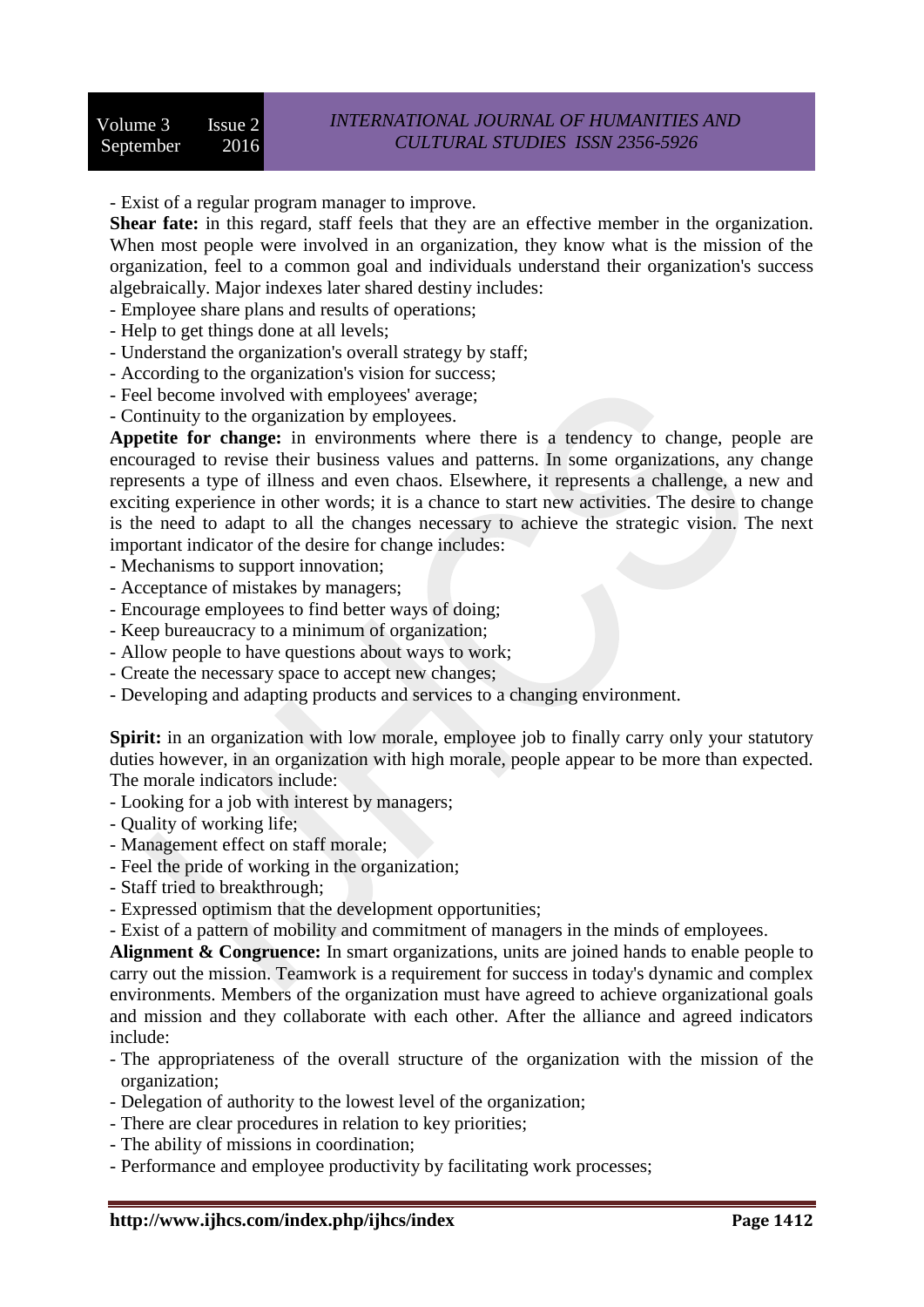- Empowerment by information systems;

- Enable employees to create value for customers by information systems.

**Knowledge Deployment:** Today, more than ever, steps that lead to the success or failure of an organization, it is effective or ineffective on the use of knowledge, information and basic data. Organizational knowledge should be used to create processes, services and products for scientific organizations. After application of particular indicators include:

- Managers estimate of individual skills and competencies;
- Information systems supporting the flow of information;
- Interest of managers to knowledge workers;
- There are plans to improve the service period;
- Reading the latest business ideas by administrators;
- Exchange of information specific cultural processes;
- The permeability of organizational boundaries ideas and information.

**Performance Pressure:** in a smart organization, each of enforcement must be his executive position. In such an organization, managers define your goals and expectations of employees in a transparent manner, employees by managers to quickly resolve issues and staff receive a feedback of their performance. These factors are effective in increasing their satisfaction and improve the performance of the organization. After pressure performance indicators include:

- Staff believe in the fairness of compensation (salaries);
- Its managers and supervisors in relation to the objectives;
- Quick action by supervisors to solve employees' problems;
- Get feedback from performance by staff;
- Senior managers failed attempt to modify or remove managers;
- Employees understand their roles and responsibilities;
- Staff feels the effectiveness of the success of your organization (Albrecht, 2002).

#### **Managers Creative**

In general, innovative organizations react to changing customer requirements, change skill of competitors, changes mood of the population, changing international trade conditions and government regulations, they are revised in the form of its products. In this regard, Peter Drucker believes that innovation is one of the eight goals of the organization. Several reasons have been presented regarding the necessity and importance of innovation in organizations this means that innovation will lead to the realization of the following:

- Find talent and propel them toward self-actualization growth and prosperity;
- Achieve individual success, employment and social
- Momentum of the organization;
- An increase in the quantity, quality and variety of products and services;
- Reduce costs, waste and waste of resources;
- Enhance work motivation of staff;
- Promoting mental health and job satisfaction of staff;
- Improving Productivity Organization (ibid., P. 83).

#### **Features creative and innovative organization**

**1- Creative Structure:** Appropriate and proportionate to the objectives of the organization is one of the most important factors to facilitate and reinforce creativity and innovation. The structure is variable feature creative agency. Dynamic and organic structures are more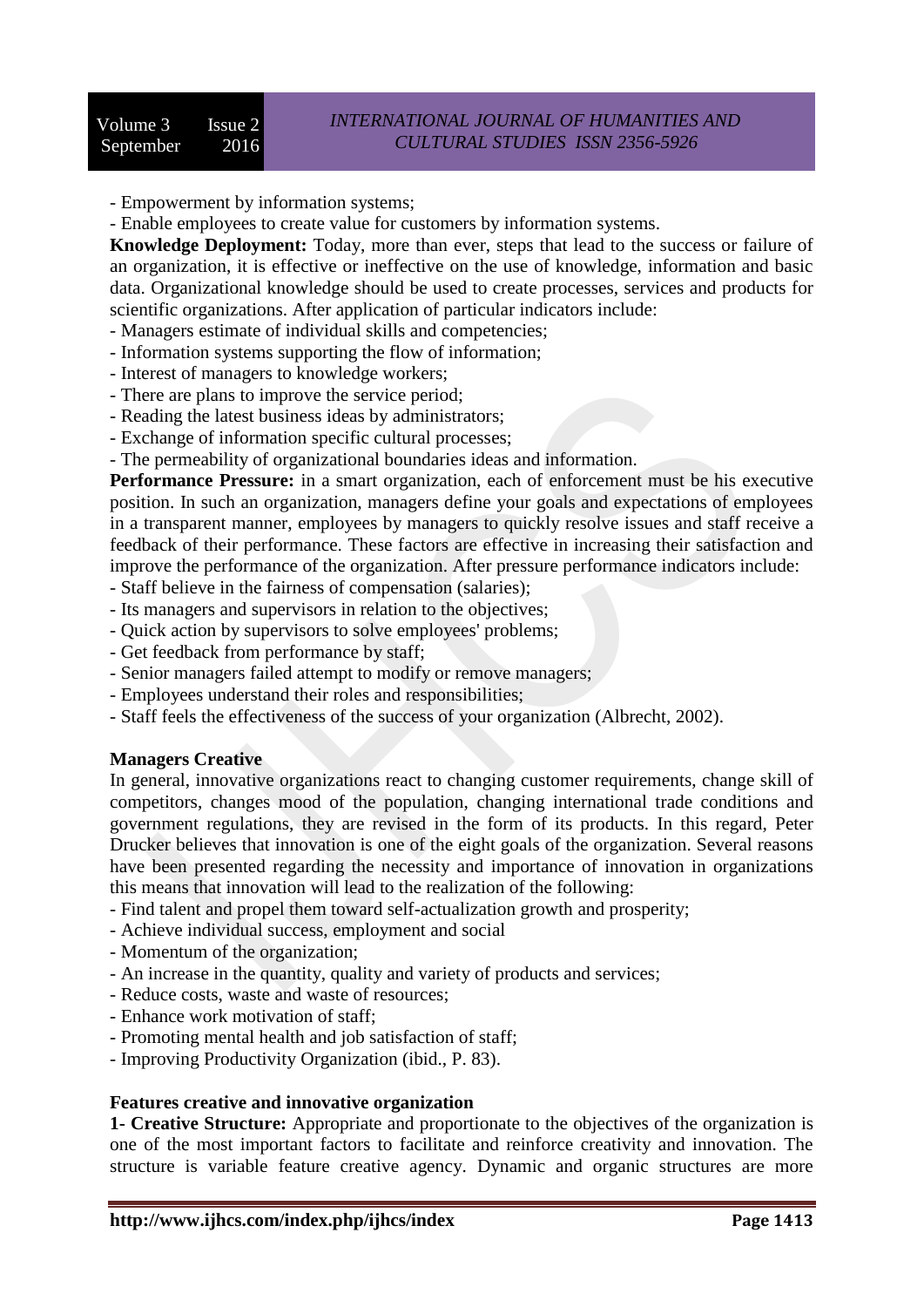effective in terms of innovation and creativity because in this type of structure, control system less dominant and people have a greater discretion. The next feature, its flexibility in the creative units as should have an organic structure. The flexible organizational structure and evolution, information exchange can be done easily and individuals involved in the decisionmaking process.

**2- Creative Corporate Culture:** Organizational culture can be defined as a set of shared beliefs and common values as it affects the thinking and behavior of members in an organization and causes them to unity and charity. Organizational culture can be a source for mobility, creativity and innovation or an obstacle to their progress. Hence it can be said, like characters in a human culture in an organization.

**3- Creative Environment:** One of the important ways crystallized creativity, is to create a stimulating atmosphere, numerous and generally creative. Authorities should be prepared to hear new ideas and innovative continually and the incentives and encouraging them to explore and search for new ways to do the job.

**4- Creative People:** Creative agencies need to continue the exploratory character of its existence more than ever and they have to rely on new and innovative ways. Creative abilities by itself will not exist in the organization unless the individuals within an organization, have their own special features.

**5- Creative Group:** Factors considered in the creative departments in the organization are:

**-** Identify creative people, create good organization with regard to relations and organizational behavior, according to the characteristics of supervision and guidance Group;

**-** How to gather new ideas, new approaches and creative cognition, attention to cultural characteristics, needs and capacities of the community.

**6- Leader creative agency:** Organization and creative team needs to be a creative leader and creative leader who can influence organizational culture and it is enabling the creation and maintenance of cultural factors as social drawing in your organization.

**7- Cooperative Communication System:** Unlike the hierarchical system of one-way communication or classic, cooperative communication system makes it possible to develop more creative. Because it provides the possibility of participation for conflict situations and problem solving and by the way, it leads to growth in their intellectual faculties.

**8- Appropriate Management Style:** Management can not be creative and traditional practices common in paragraph but it picks an appropriate style for the management of innovative organizations and it leads to an environment where there is a spirit of innovation (Sam Khanian, 2005: 77-78).

## **Research Method**

This research is applied in terms of goal and it is the correlation from the terms of research method. The study population included all high school principals in six different areas of Isfahan as their number is 177 people. The resulting sample size is 121 please through the Cochran formula as follows:

$$
n = \frac{\frac{pqt^2}{d^2}}{1 + \frac{1}{N}(\frac{pqt^2}{d^2} - 1)}
$$

p: the existence of property in the community q: the ratio of lack of character in society.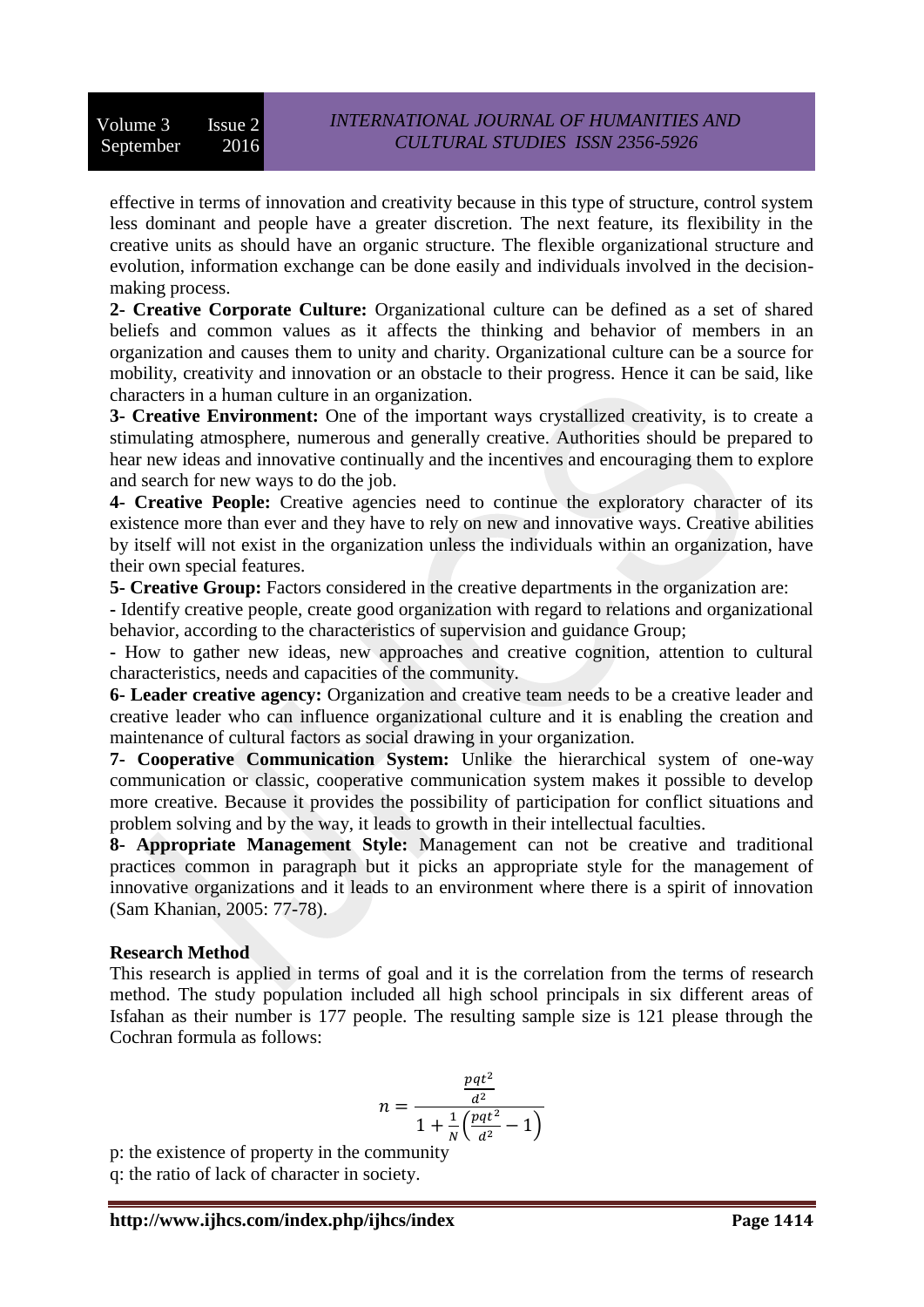t: level of significance

d: the difference between the actual proportion in the population as estimated by the researchers to attribute its existence in society.

N: number of people

$$
\frac{pqt^2}{d^2} = \frac{0.5 \times 1.96 \times 1.96 \times 0.5}{0.05 \times 0.05} = 384.16
$$

$$
n = \frac{384.16}{1 + \frac{(384.16 - 1)}{175}} = 120.445
$$

To investigate the components of organizational intelligence on creativity principals, a properly questionnaire prepared in three parts on a Likert 5 options from very low to very high.

| <b>Lable 1.</b> Tango of Cronogen's alpha for each Tangole |  |  |  |  |  |  |
|------------------------------------------------------------|--|--|--|--|--|--|
| Variaable                                                  |  |  |  |  |  |  |
| 0.92                                                       |  |  |  |  |  |  |
|                                                            |  |  |  |  |  |  |
| 0.94                                                       |  |  |  |  |  |  |
|                                                            |  |  |  |  |  |  |
| 0.91                                                       |  |  |  |  |  |  |
|                                                            |  |  |  |  |  |  |

**Table 1.** Values of Cronbach's alpha for each variable

Results of validation and reliability scale test with a significance level of 95% shown in Table 2:

|              | Strategic | Shear | Appetite | Spirit | Alignment  | Knowledge  | Performance |
|--------------|-----------|-------|----------|--------|------------|------------|-------------|
|              | vision    | fate  | for      |        | &          | deployment | Pressure    |
|              |           |       | change   |        | congruence |            |             |
| Strategic    | 0.78      |       |          |        |            |            |             |
| vision       |           |       |          |        |            |            |             |
| Shear fate   | 0.23      | 0.69  |          | -      |            |            |             |
| Appetite for | 0.34      | 0.53  | 0.71     |        |            |            |             |
| change       |           |       |          |        |            |            |             |
| Spirit       | 0.45      | 0.46  | 0.37     | 0.55   |            |            |             |
| Alignment    | 0.21      | 0.31  | 0.26     | 0.49   | 0.93       |            |             |
| &            |           |       |          |        |            |            |             |
| congruence   |           |       |          |        |            |            |             |
| Knowledge    | 0.33      | 0.42  | 0.36     | 0.16   | 0.22       | 0.89       |             |
| deployment   |           |       |          |        |            |            |             |
| Performance  | 0.22      | 0.31  | 0.43     | 0.16   | 0.26       | 0.24       | 0.75        |
| Pressure     |           |       |          |        |            |            |             |

**Table 2.** Validate the test results and credit metrics

The second part contains questions related to organizational intelligence and the third part is the questions related to creativity and school administrators. In order to assess the validity of the questionnaire was used for the face validity. According to Cronbach's alpha values provided for in Table 1, the research questions are valid .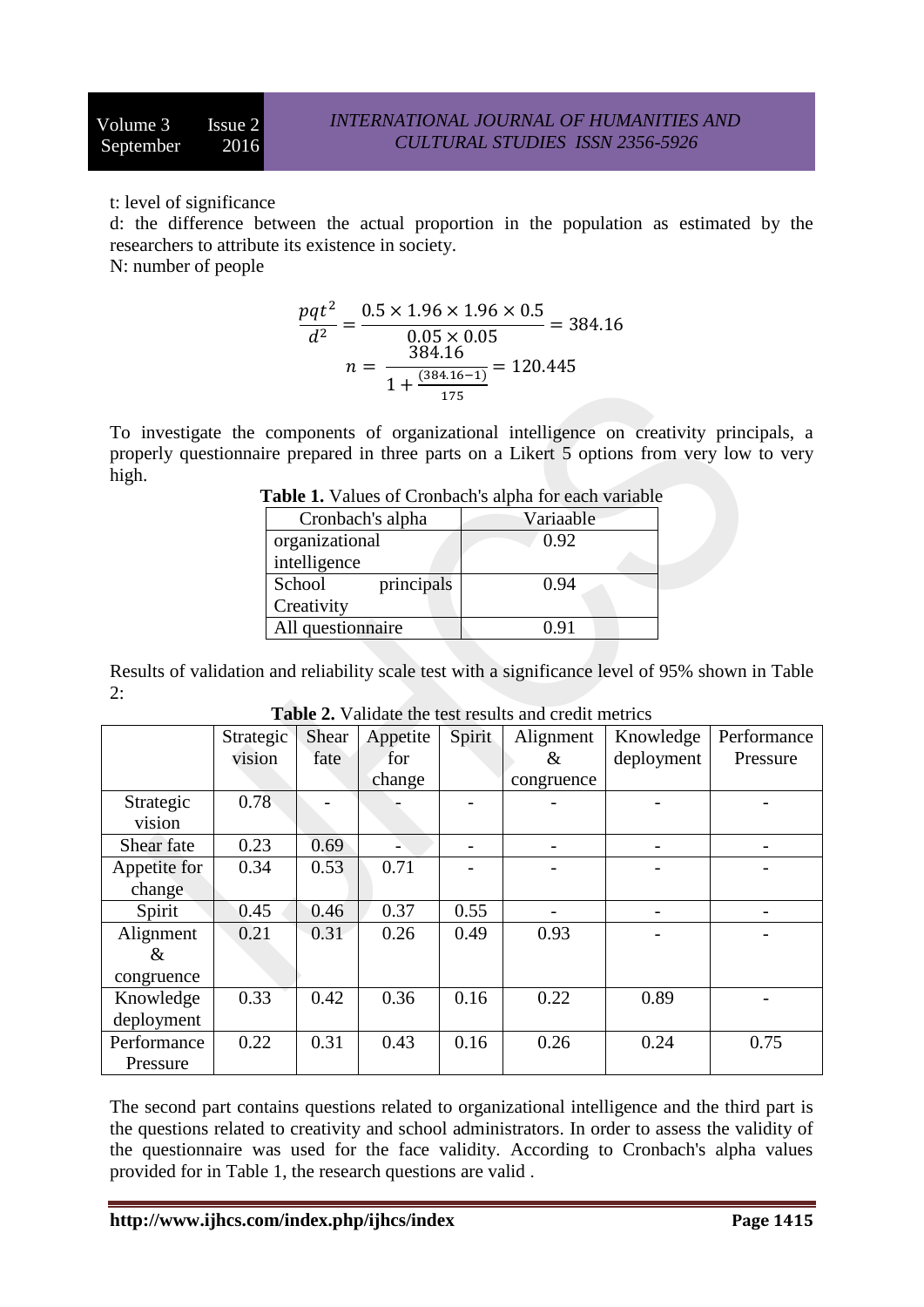Research hypothesis and conceptual model

In this study, we investigated the following four hypotheses:

1. There is a positive relationship between organizational intelligence and school principal's creativity;

- 2. Strategic vision is to create a positive indicator for school principal's creativity;
- 3. Share fate is a positive indicator for school principal's creativity.
- 4. Appetite for change is a positive indicator for school principal's creativity;
- 5. Spirit is a positive indicator for school principal's creativity;
- 6. Alignment & congruence is a positive indicator for school principal's creativity;
- 7. Knowledge deployment is a positive indicator for school principal's creativity;
- 8. Performance Pressure is a positive indicator for school principal's creativity.



**Fig. 1:** Research Model

After collecting the data, data analysis will be carried out in two levels of descriptive and inferential statistics through statistical software SPSS. Descriptive statistics used the abundance of subjects. Inferential statistics used the Pearson correlation coefficient to examine the relationship between organizational intelligence and creativity of its components with school administrators. It used stepwise multiple regression analysis to determine the components. Also, it used the analysis of variance and t test In order to examine the relationship between demographic factors and variables, intelligence, creativity, school principals.

## **The descriptive findings**

In this section variables include: Organizational intelligence (strategic vision, shared fate, Appetite for change, spirit, alignment & congruence, Knowledge deployment, Performance Pressure and strategic vision) and creative directors. Organizational intelligence components are as predictor variables and creative director's criterion variable. Then, the mean and standard deviation scores are reported in Table 3.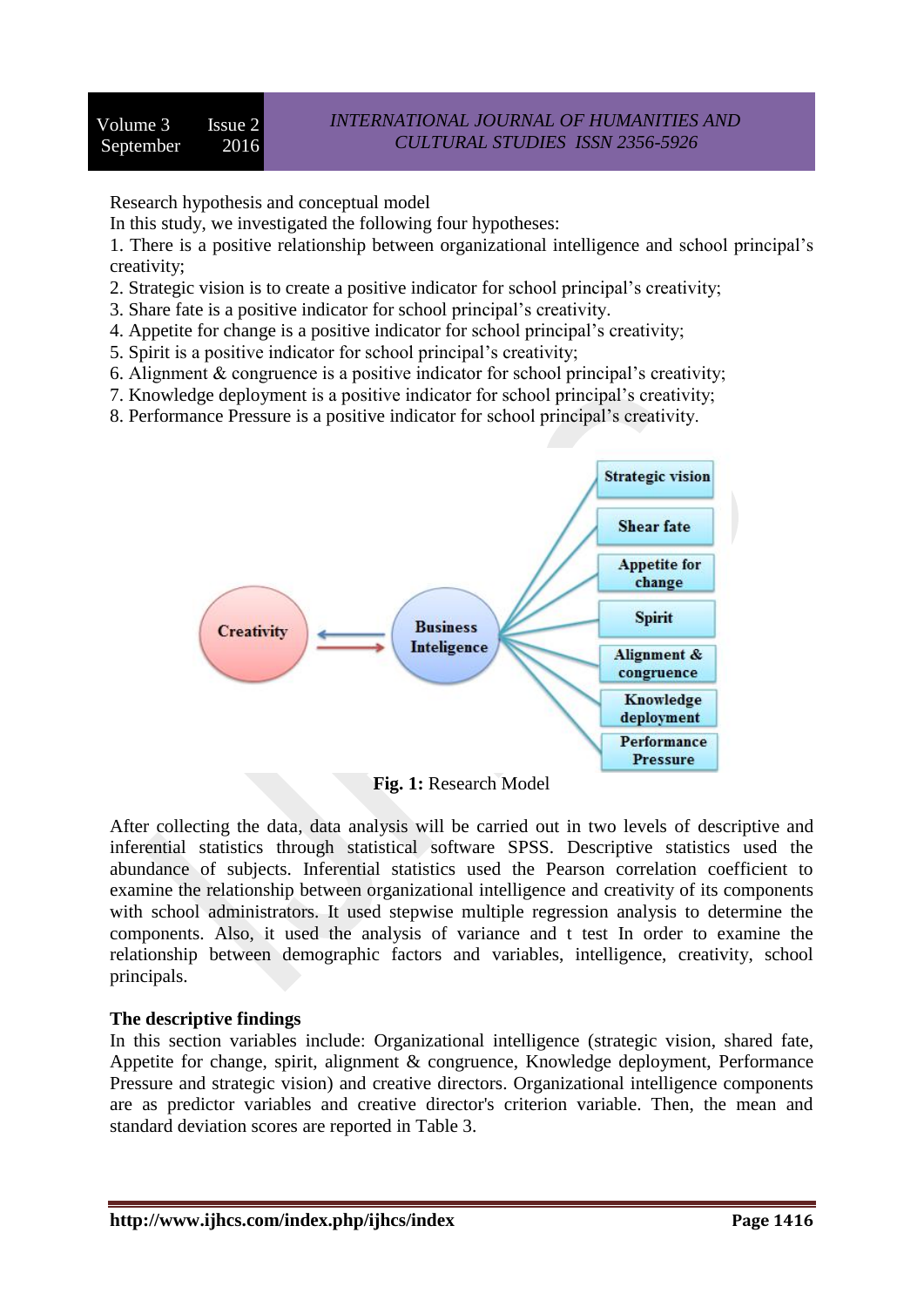## *INTERNATIONAL JOURNAL OF HUMANITIES AND CULTURAL STUDIES ISSN 2356-5926*

| <b>Variables</b>            | <b>Mean</b> | S.D      | <b>Max</b> | Min |
|-----------------------------|-------------|----------|------------|-----|
| school                      | 19.501      | 30.28187 | 233        | 99  |
| principal's                 |             |          |            |     |
| creativity                  |             |          |            |     |
| Strategic vision            | 23.2562     | 4.74610  | 30         | 9   |
| Shear fate                  | 31.2727     | 6.00139  | 40         | 13  |
| Appetite for                | 23.8760     | 4.75319  | 30         | 11  |
| change                      |             |          |            |     |
| Spirit                      | 31.7521     | 6.05431  | 40         | 13  |
| Alignment $\&$              | 27.4050     | 5.83464  | 35         | 12  |
| congruence                  |             |          |            |     |
| Knowledge                   | 25.3554     | 6.06061  | 35         | 9   |
| deployment                  |             |          |            |     |
| Performance                 | 26.7686     | 6.53294  | 35         | 9   |
| Pressure                    |             |          |            |     |
|                             |             |          |            |     |
| <b>Inferential findings</b> |             |          |            |     |

#### **Table 3:** Mean, standard deviation, minimum and maximum values research

### **Inferential findings**

**Table 4.** Bags and tolerance test to check multicollinearity

| <b>Predictor variables</b>  | <b>Tolerance</b> | VIF   |
|-----------------------------|------------------|-------|
| Strategic vision            | 0.587            | 1.679 |
| Shear fate                  | 0.839            | 1.353 |
| Appetite for change         | 0.496            | 1.436 |
| Spirit                      | 0.609            | 1.643 |
| Alignment & congruence      | 0.555            | 1.979 |
| Knowledge deployment        | 0.832            | 1.377 |
| <b>Performance Pressure</b> | 0.522            | 1.246 |

**The main hypothesis:** there is a relationship between organizational intelligence and creativity of high school principals in Isfahan.

Multivariate regression analysis was used to predict the theoretical creativity of high school principals in Isfahan with respect to the components of organizational intelligence. In this hypothesis, components of organizational intelligence as predictor variables were entered into the regression equation as well as creative directors of secondary schools of the city as a base variable.

|--|

| Variable                  | Non-standard coefficients |       | <b>Standard</b><br>coefficients |       | Sig. |
|---------------------------|---------------------------|-------|---------------------------------|-------|------|
|                           | B                         | S.D.  | Beta                            |       |      |
| Constant                  | 9.453                     | 5.529 |                                 | 1.710 |      |
| Strategic<br>vision       | 1.405                     | .813  | .220                            | 1.728 |      |
| Shear fate                | 2.491                     | .695  | .494                            | 3.583 |      |
| Appetite<br>for<br>change | 1.636                     | .712  | .257                            | 2.298 |      |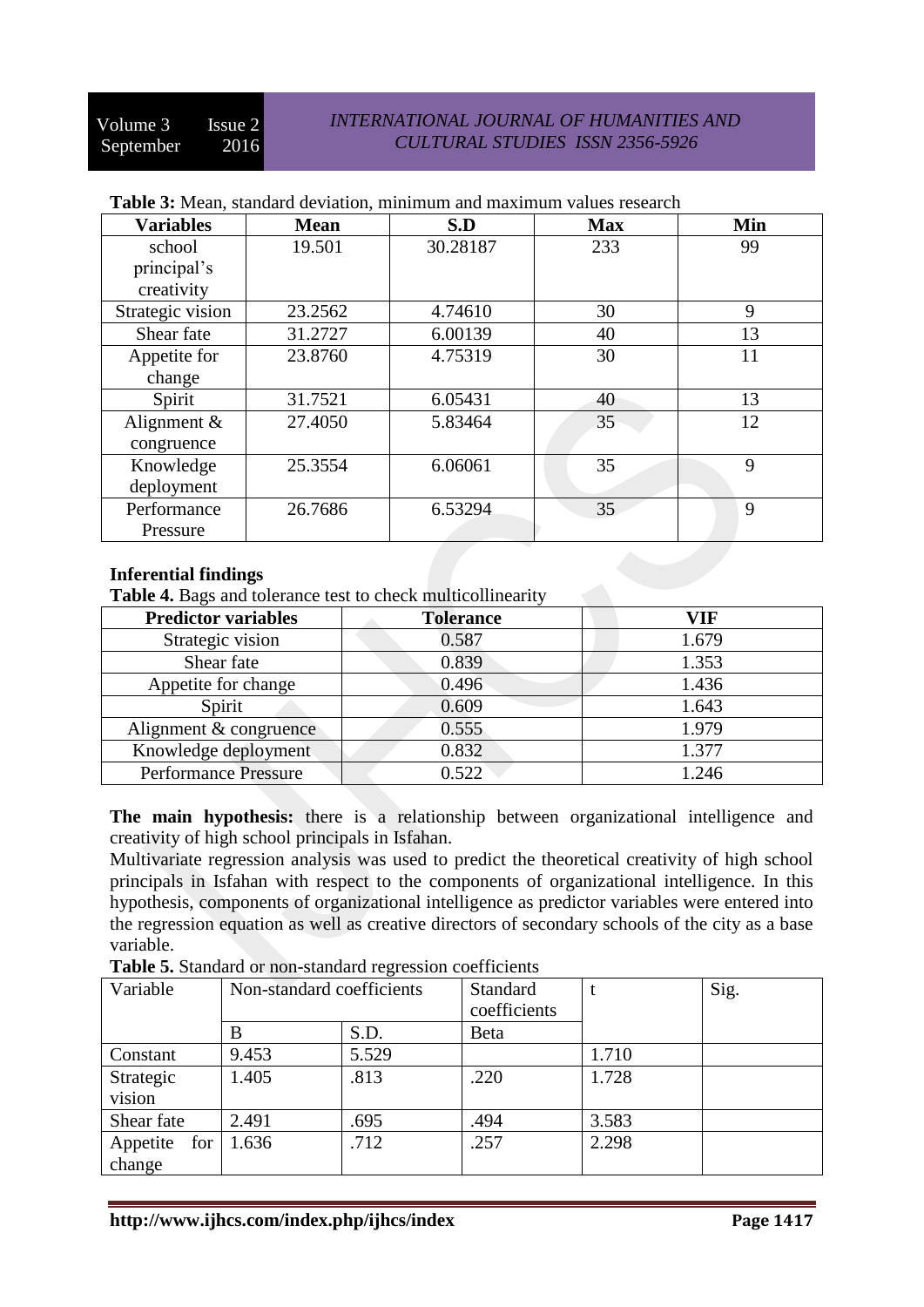Volume 3 Issue 2 September 2016

## *INTERNATIONAL JOURNAL OF HUMANITIES AND CULTURAL STUDIES ISSN 2356-5926*

| Spirit         | 1.205 | .997 | .241 | 1.209 |  |
|----------------|-------|------|------|-------|--|
| Alignment $\&$ | .199  | .385 | .038 | .518  |  |
| congruence     |       |      |      |       |  |
| Knowledge      | .672  | .260 | .135 | 2.588 |  |
| deployment     |       |      |      |       |  |
| Performance    | 1.930 | .404 | .416 | 4.774 |  |
| Pressure       |       |      |      |       |  |

Due to significant levels in Table 5, strategic vision, shared fate, Knowledge deployment and performance pressure can predict school principal's creativity. According to Beta coefficient can be said, one standard deviation change in strategic vision, shared fate, Knowledge deployment and performance pressure causes to change in the creativity of managers respectively 0.287, 0.290, 0.149 and 0.353 SD.

**Hypothesis 2:** There is a relationship between strategic vision and creativity of high school principals in Isfahan.

Since the strategic vision and creative director's scores is distance level, Pearson correlation test was used to test this hypothesis. The results of Pearson correlation between predictor variables and the criterion shown in Table 6:

| <b>Twore</b> of Contentron certificant prime, to them the error treft between primerpant |                  |                    |               |       |  |  |
|------------------------------------------------------------------------------------------|------------------|--------------------|---------------|-------|--|--|
| <b>Predictor</b>                                                                         | <b>Criterion</b> | <b>Correlation</b> | <b>Number</b> | Sig.  |  |  |
| variables                                                                                | variable         |                    |               |       |  |  |
| Strategic vision                                                                         | Creativity       | of $0.775**$       | $\bigcap$ 1   | 0.000 |  |  |
|                                                                                          | high<br>school   |                    |               |       |  |  |
|                                                                                          | principals       |                    |               |       |  |  |

**Table 6:** Correlation between strategic vision and creativity of high school principals

Based on the correlation value, and significance in the table above, there is a strong positive relationship between strategic vision and creativity of high school principals. It is noteworthy that this relationship is significant at the level of 0.01, it can be accepted on the basis of the relationship between variables with probability of 99 percent. Therefore, the null hypothesis is rejected and as a research hypothesis of a link between strategic vision and creativity of high school principals is confirmed. Based on these findings, we can say, strategic vision leads to increase the creativity of high school principals in Isfahan during the academic year 93-92 and on the other hand, the reduction of strategic vision leads to reduce in creativity of high school principals.

**Hypothesis 3:** There is a relationship between shear fate and creativity of high school principals in Isfahan.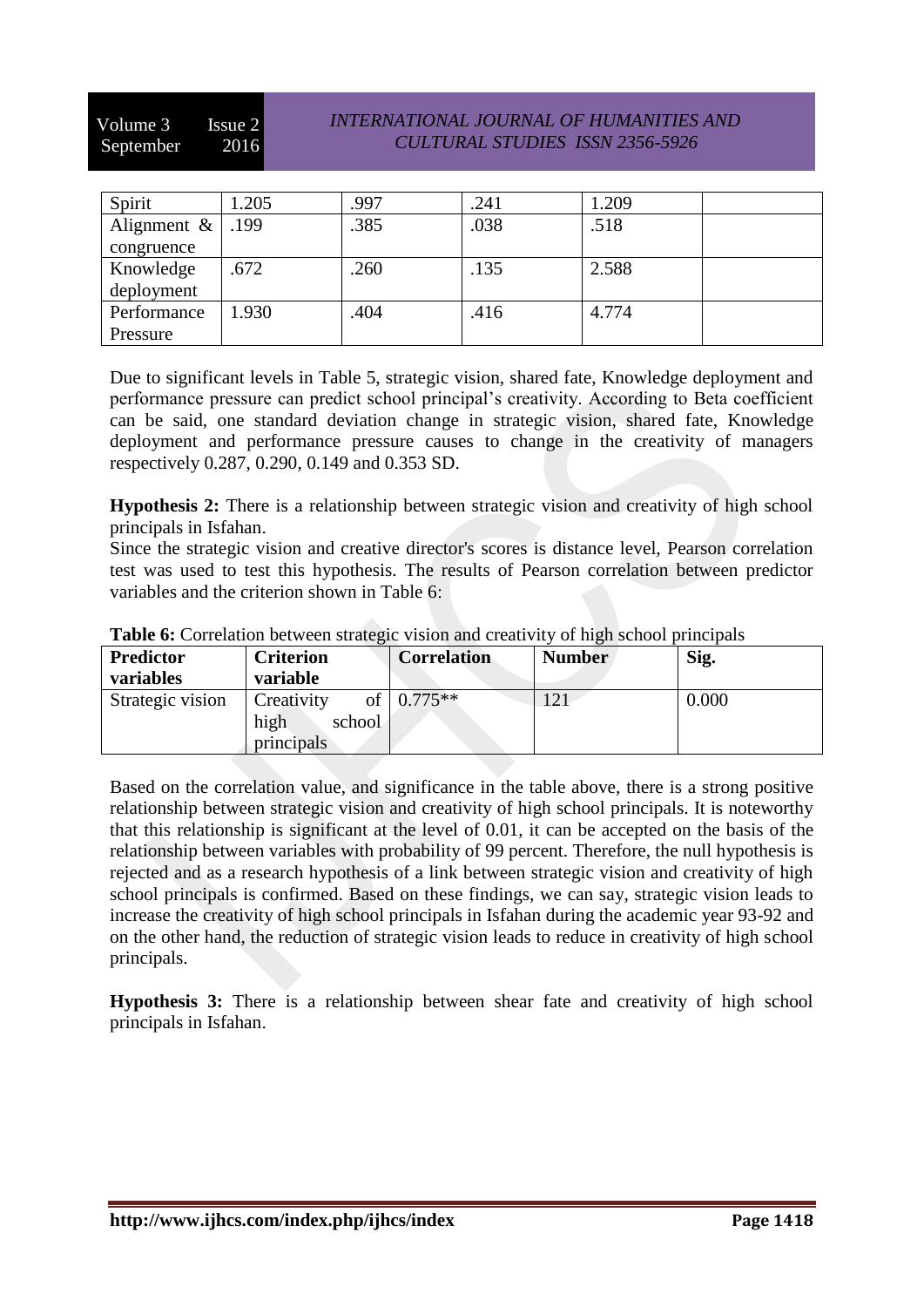Since the shear fate and creative director's scores is distance level, Pearson correlation test was used to test this hypothesis. The results of Pearson correlation between predictor variables and the criterion shown in Table 6**:**

| <b>Table 7:</b> Contention between shear had and createfuly of man school bringibals |                  |                    |               |       |  |  |
|--------------------------------------------------------------------------------------|------------------|--------------------|---------------|-------|--|--|
| <b>Predictor</b>                                                                     | <b>Criterion</b> | <b>Correlation</b> | <b>Number</b> | Sig.  |  |  |
| variables                                                                            | variable         |                    |               |       |  |  |
| Shear fate                                                                           | Creativity<br>Οt | $0.773**$          |               | 0.000 |  |  |
|                                                                                      | high<br>school   |                    |               |       |  |  |
|                                                                                      | principals       |                    |               |       |  |  |

**Table 7:** Correlation between shear fate and creativity of high school principals

Based on the correlation value, and significance in the table above, there is a strong positive relationship between shear fate and creativity of high school principals. It is noteworthy that this relationship is significant at the level of 0.01, it can be accepted on the basis of the relationship between variables with probability of 99 percent. Therefore, the null hypothesis is rejected and as a research hypothesis of a link between shear fate and creativity of high school principals is confirmed. Based on these findings, we can say, shear fate leads to increase the creativity of high school principals in Isfahan during the academic year 93-92 and on the other hand, the reduction of shear fate leads to reduce in creativity of high school principals.

**Hypothesis 4:** There is a relationship between appetite for change and creativity of high school principals in Isfahan**.**

Since the appetite for change and creative director's scores is distance level, Pearson correlation test was used to test this hypothesis. The results of Pearson correlation between predictor variables and the criterion shown in Table 6**:**

| <b>THERE</b> OF COLLORATOR OCEN COR appoint for change and createfully of high school principals |     |                  |        |                    |               |       |  |
|--------------------------------------------------------------------------------------------------|-----|------------------|--------|--------------------|---------------|-------|--|
| Predictor                                                                                        |     | <b>Criterion</b> |        | <b>Correlation</b> | <b>Number</b> | Sig.  |  |
| variables                                                                                        |     | variable         |        |                    |               |       |  |
| Appetite                                                                                         | for | Creativity       | ОŤ     | $10.753**$         |               | 0.000 |  |
| change                                                                                           |     | high             | school |                    |               |       |  |
|                                                                                                  |     | principals       |        |                    |               |       |  |

**Table 8:** Correlation between appetite for change and creativity of high school principals

Based on the correlation value, and significance in the table above, there is a strong positive relationship between appetite for change and creativity of high school principals. It is noteworthy that this relationship is significant at the level of 0.01, it can be accepted on the basis of the relationship between variables with probability of 99 percent. Therefore, the null hypothesis is rejected and as a research hypothesis of a link between appetite for change and creativity of high school principals is confirmed. Based on these findings, we can say, appetite for change leads to increase the creativity of high school principals in Isfahan during the academic year 93-92 and on the other hand, the reduction of appetite for change leads to reduce in creativity of high school principals.

**Hypothesis 5:** There is a relationship between spirit and creativity of high school principals in Isfahan**.**

Since the spirit and creative director's scores is distance level, Pearson correlation test was used to test this hypothesis. The results of Pearson correlation between predictor variables and the criterion shown in Table 6**:**

**Table 8:** Correlation between spirit and creativity of high school principals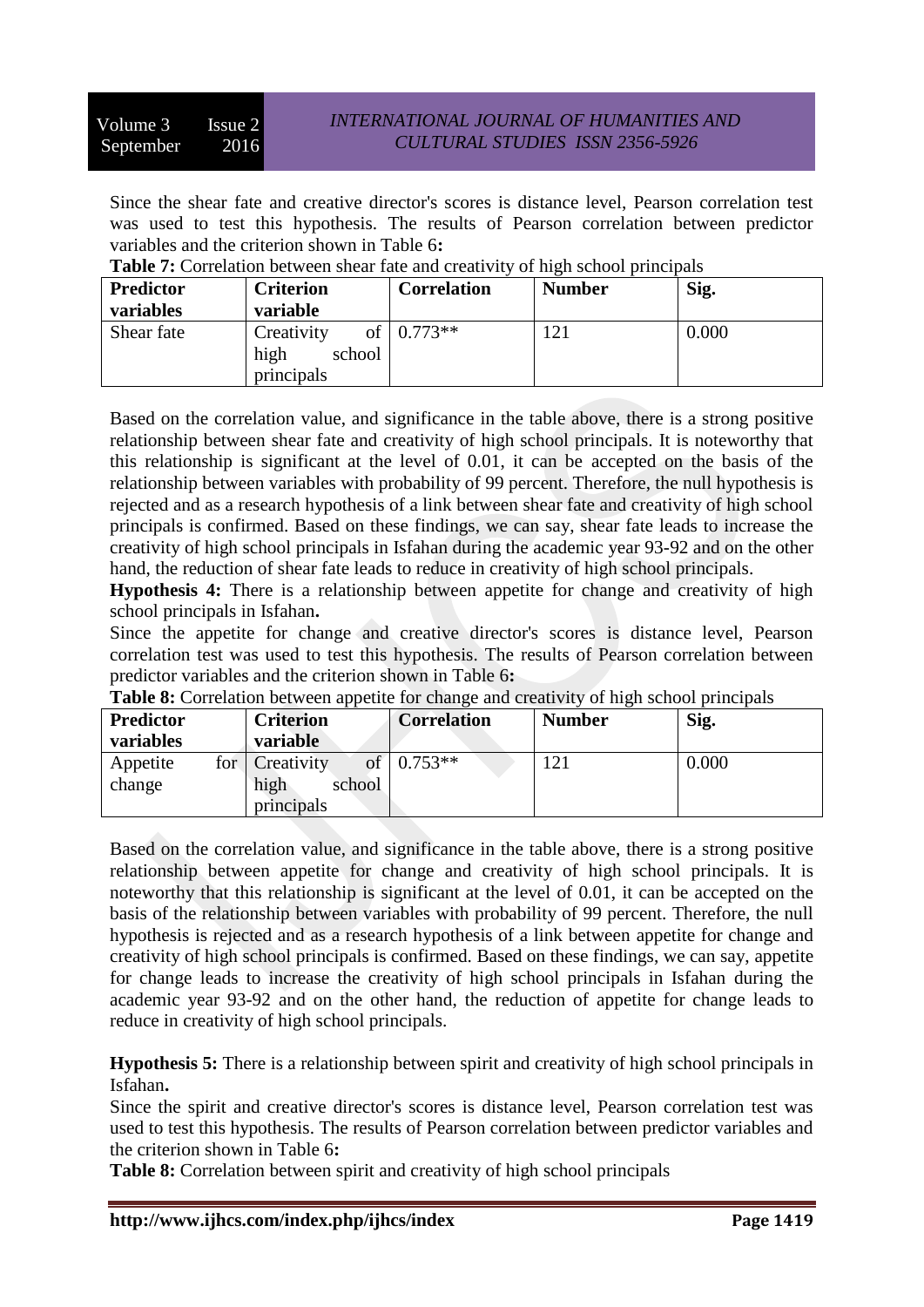Volume 3 Issue 2 September 2016

## *INTERNATIONAL JOURNAL OF HUMANITIES AND CULTURAL STUDIES ISSN 2356-5926*

| <b>Predictor</b><br>variables | <b>Criterion</b><br>variable                     | <b>Correlation</b> | <b>Number</b> | Sig.  |
|-------------------------------|--------------------------------------------------|--------------------|---------------|-------|
| Spirit                        | Creativity<br>of<br>high<br>school<br>principals | $0.791**$          | 121           | 0.000 |

Based on the correlation value, and significance in the table above, there is a strong positive relationship between spirit and creativity of high school principals. It is noteworthy that this relationship is significant at the level of 0.01, it can be accepted on the basis of the relationship between variables with probability of 99 percent. Therefore, the null hypothesis is rejected and as a research hypothesis of a link between spirit and creativity of high school principals is confirmed. Based on these findings, we can say, spirit leads to increase the creativity of high school principals in Isfahan during the academic year 93-92 and on the other hand, the reduction of spirit leads to reduce in creativity of high school principals.

**Hypothesis 6:** There is a relationship between alignment & congruence and creativity of high school principals in Isfahan**.**

Since the alignment & congruence and creative director's scores is distance level, Pearson correlation test was used to test this hypothesis. The results of Pearson correlation between predictor variables and the criterion shown in Table 6**:**

**Table 9:** Correlation between alignment & congruence and creativity of high school principals

| <b>Predictor</b> | <b>Criterion</b>        | <b>Correlation</b> | <b>Number</b> | Sig.  |
|------------------|-------------------------|--------------------|---------------|-------|
| variables        | variable                |                    |               |       |
| &<br>Alignment   | οf<br><b>Creativity</b> | $0.621**$          | 121           | 0.000 |
| congruence       | high<br>school          |                    |               |       |
|                  | principals              |                    |               |       |

Based on the correlation value, and significance in the table above, there is a strong positive relationship between alignment & congruence and creativity of high school principals. It is noteworthy that this relationship is significant at the level of 0.01, it can be accepted on the basis of the relationship between variables with probability of 99 percent. Therefore, the null hypothesis is rejected and as a research hypothesis of a link between alignment & congruence and creativity of high school principals is confirmed. Based on these findings, we can say, alignment & congruence leads to increase the creativity of high school principals in Isfahan during the academic year 93-92 and on the other hand, the reduction of alignment & congruence leads to reduce in creativity of high school principals.

**Hypothesis 7:** There is a relationship between knowledge deployment and creativity of high school principals in Isfahan**.**

Since the knowledge deployment and creative director's scores is distance level, Pearson correlation test was used to test this hypothesis. The results of Pearson correlation between predictor variables and the criterion shown in Table 6**:**

**Table 10:** Correlation between knowledge deployment and creativity of high school principals

| <br>edictor |  |  | erion | <b>orrelation</b> | - -<br>∣umber | $\sim$<br>S1f |  |  |
|-------------|--|--|-------|-------------------|---------------|---------------|--|--|
|             |  |  |       |                   |               |               |  |  |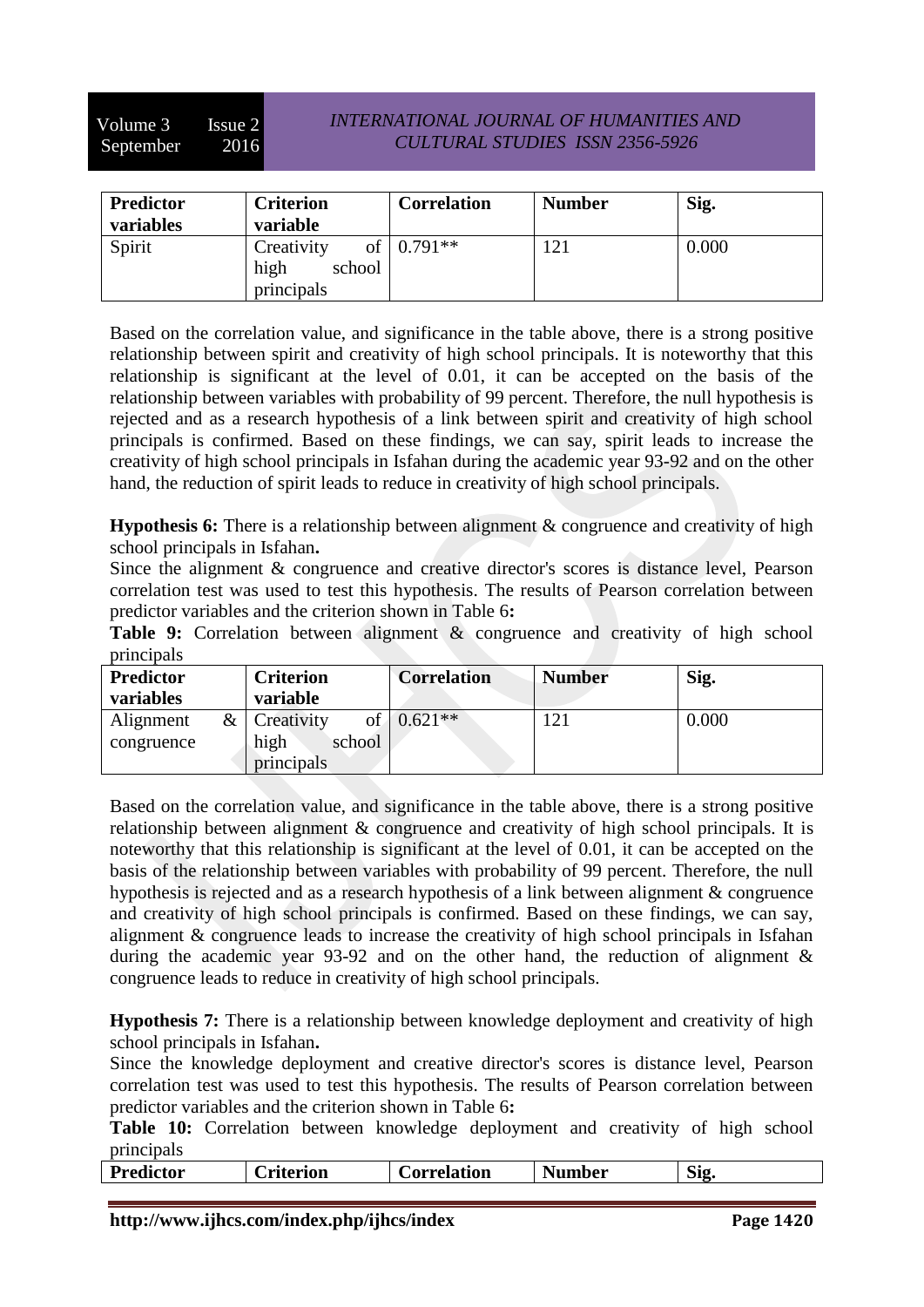Volume 3 Issue 2 September 2016

## *INTERNATIONAL JOURNAL OF HUMANITIES AND CULTURAL STUDIES ISSN 2356-5926*

| variables               | variable                           |                |       |
|-------------------------|------------------------------------|----------------|-------|
| Knowledge<br>deployment | of<br>Creativity<br>high<br>school | $\log 0.625**$ | 0.000 |
|                         | principals                         |                |       |

Based on the correlation value, and significance in the table above, there is a strong positive relationship between knowledge deployment and creativity of high school principals. It is noteworthy that this relationship is significant at the level of 0.01, it can be accepted on the basis of the relationship between variables with probability of 99 percent. Therefore, the null hypothesis is rejected and as a research hypothesis of a link between knowledge deployment and creativity of high school principals is confirmed. Based on these findings, we can say, knowledge deployment leads to increase the creativity of high school principals in Isfahan during the academic year 93-92 and on the other hand, the reduction of knowledge deployment leads to reduce in creativity of high school principals.

**Hypothesis 8:** There is a relationship between performance pressure and creativity of high school principals in Isfahan**.**

Since the performance pressure and creative director's scores is distance level, Pearson correlation test was used to test this hypothesis. The results of Pearson correlation between predictor variables and the criterion shown in Table 6**:**

| <b>Predictor</b> | <b>Criterion</b> | <b>Correlation</b> | <b>Number</b> | Sig.  |
|------------------|------------------|--------------------|---------------|-------|
| variables        | variable         |                    |               |       |
| Performance      | Creativity<br>of | $0.615**$          |               | 0.000 |
| Pressure         | high<br>school   |                    |               |       |
|                  | principals       |                    |               |       |

**Table 11:** Correlation between performance pressure and creativity of high school principals

Based on the correlation value, and significance in the table above, there is a strong positive relationship between performance pressure and creativity of high school principals. It is noteworthy that this relationship is significant at the level of 0.01, it can be accepted on the basis of the relationship between variables with probability of 99 percent. Therefore, the null hypothesis is rejected and as a research hypothesis of a link between performance pressure and creativity of high school principals is confirmed. Based on these findings, we can say, performance pressure leads to increase the creativity of high school principals in Isfahan during the academic year 2013-2014 and on the other hand, the reduction of performance pressure leads to reduce in creativity of high school principals.

## **Conclusion**

According to the results obtained from the analysis, the assumption "the relationship between organizational intelligence and creativity of school principals" is confirmed. Thus, we conclude that organizational intelligence as a predictor variable, its ability to predict the criterion variable (creativity) and there is a significant relationship between them. The results of research conducted in the field of organizational intelligence indicate the existence of such a significant and positive as mentioned below are a few research.

In a study on the relationship between organizational intelligence and creativity of staff at the General Directorate of Prisons Gulf in 2013, it approved a significant relationship between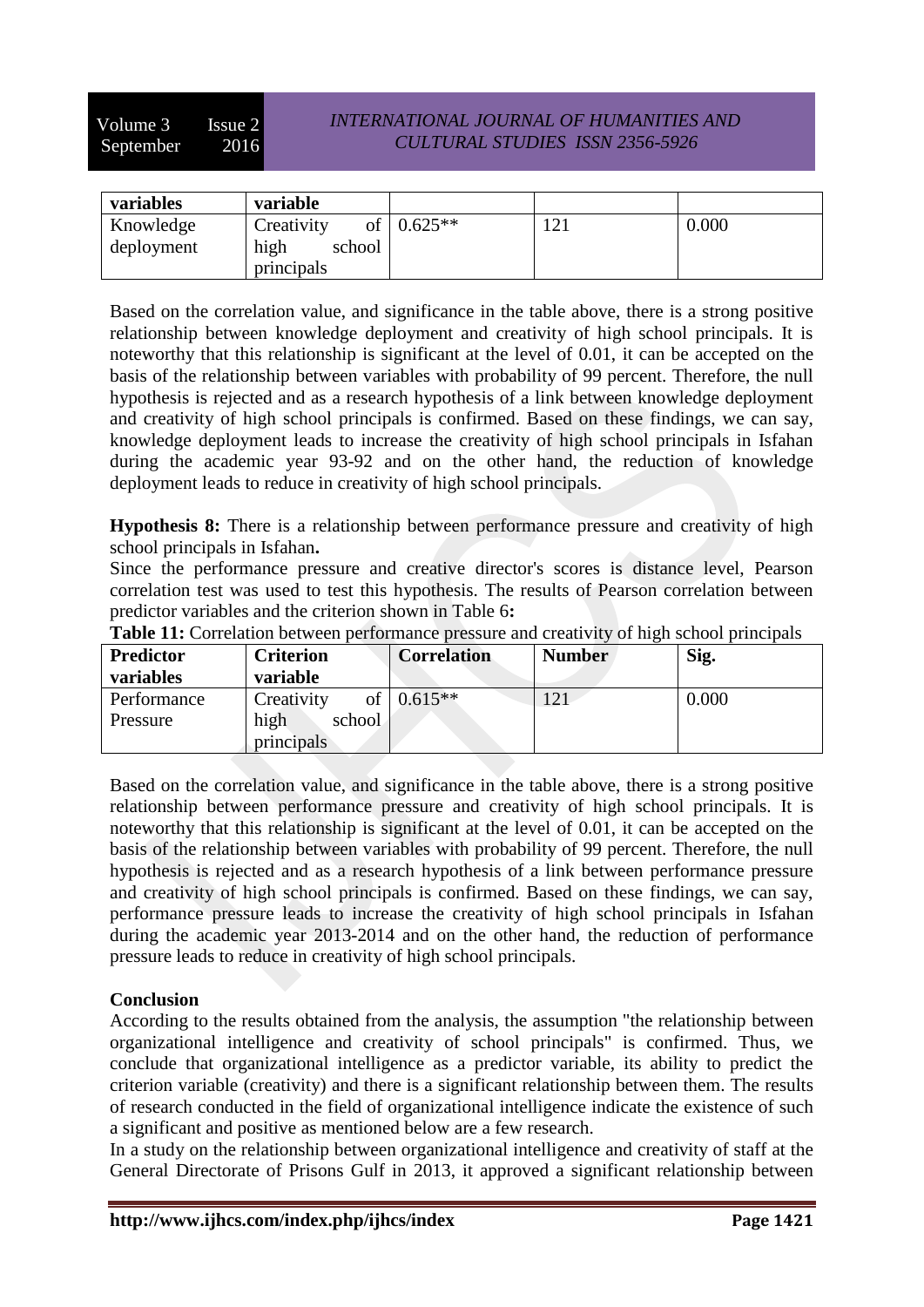## *INTERNATIONAL JOURNAL OF HUMANITIES AND CULTURAL STUDIES ISSN 2356-5926*

both components as the results showed a significant positive correlation between the components of organizational intelligence and creativity. In a study on the relationship between organizational intelligence and knowledge management in the Central Bank's Economic Department in 2011, it was confirmed a significant positive relationship between the components of organizational intelligence and knowledge management. Research of Rayra and Iijima in 2006 on the effects of organizational intelligence in the enterprise in the field of information technology and organizational efficiency shows that organizations with high intelligence, take action to invest more in terms of using IT resulting in increased organizational efficiency above them. Research of Asghari (2009) on the relationship between organizational intelligence and organizational efficiency in the education offices of East Azerbaijan province showed that there is a significant positive relationship between all components of the general organizational intelligence and productivity and the components of organizational intelligence, common destiny, the spirit of unity and consensus are able to anticipate significant organizational and productivity. It can be concluded that organizational intelligence is one of the categories affecting productivity and further investigate this issue, the efficiency of the organization will be affected.

In general, this study is consistent with research Darvishzadeh (2012), Nozari (2013), Mousavi (2012), Naruee (2011), Ansari Manesh (2010), Benny C. (2011), Hasani (2011), Ardalan (2012), David and Mattson (2001). All research mentioned are quite reasonable proof of the importance of organizational intelligence and influential role in the organization and its relationship to creativity as one of the top features of successful organizations.

Researches show that intelligence plays a key role in creativity. Organizational Intelligence encompasses a wide range of management activities in terms of creativity, innovation, development, timing, strategy and operational excellence and it will lead to savings in time and resources in the organization.